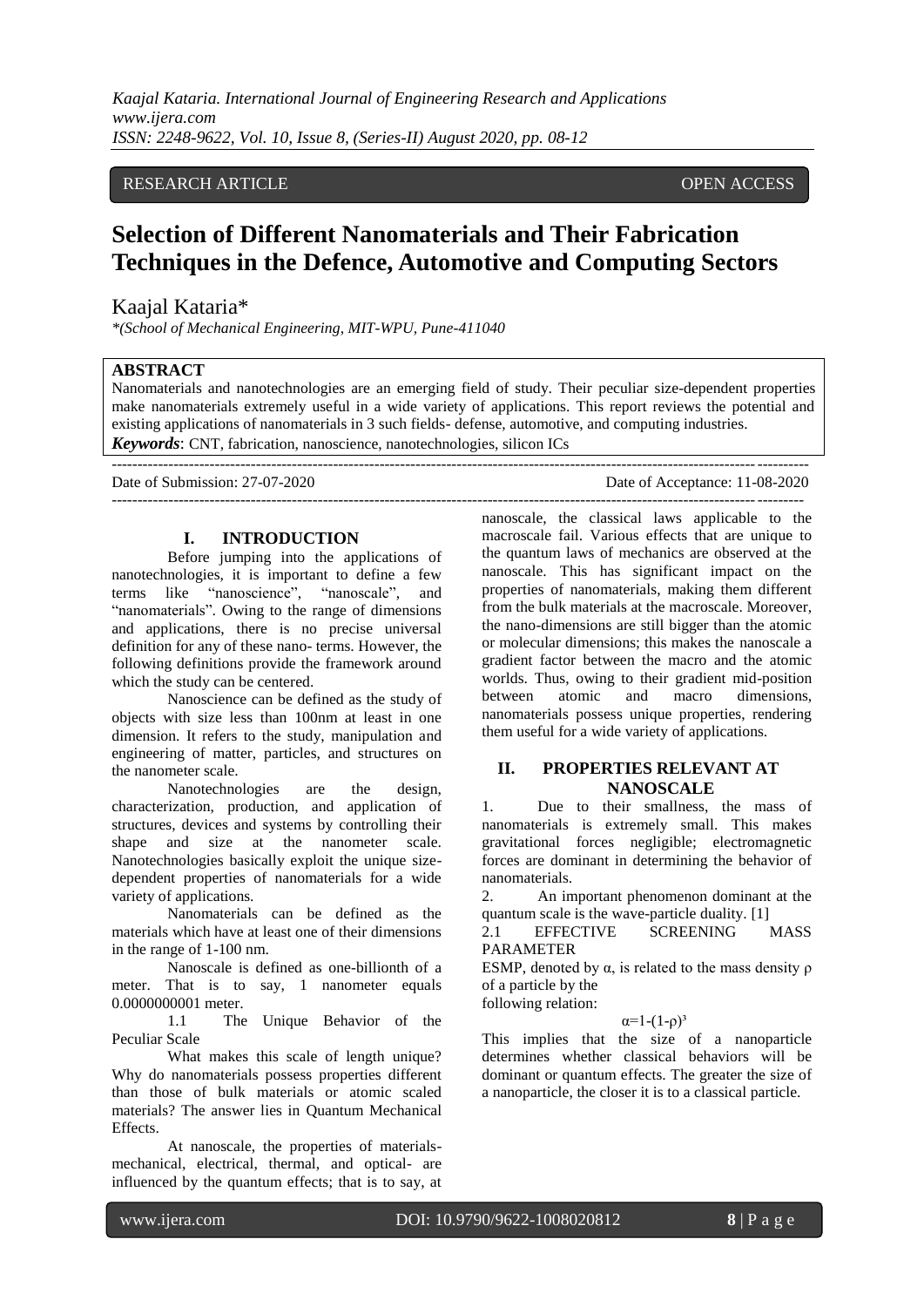# 2.2 UNCERTAINTY PRINCIPLE FOR NANOPARTICLES

The famous Heisenberg uncertainty principle is

given by the relation:<br>  $\Delta p \cdot \Delta x \ge \frac{\hbar}{2}$ 

For nanoparticles with ESMP  $\alpha$ , the uncertainty principle is modified as

follows:

$$
\Delta p_x \alpha \cdot \Delta x \ge \frac{\alpha \hbar}{2}
$$

Thus, the uncertainty principle is dependent on  $\alpha$ applicable to nanoparticles, and completely inapplicable to materials at the macro scale.

3. A significant role in impacting properties of nanomaterials is played by Quantum-Confinement Effect. Quantum confinement effect is essentially the restructuring of discrete energy levels of electrons due to reduction geometric parameters. When the size of a nanoparticle approaches the Bohr exciton radius, the energy gap between its conduction and valence band increases. Thus, it can be said that quantum-confinement effect plays a major role in making the properties of nanoparticles size-dependent.

4. Another very important characteristic of nanomaterials is the increase in their surface area-tovolume ratio. The large surface area-to-volume ratio of nanoparticles signifies that their surface area is maximized, and hence, so is their reactivity and ability to cover a larger surface area in a single coating. This has important applications in the automotive industry, as we shall see in the later sections.

These properties of nanoparticles have important roles to play in various applications, as we shall see in the sections ahead.

# **III. NANOTECHNOLOGIES IN THE DEFENCE SECTOR**

The defense sector, especially in India, is in need of radical technological advancements. An Indian soldier today faces numerous problems- from bullet injuries and biohazards to strenuous travel through remote and inhospitable places with heavily loaded backpacks. While largescale modernization in terms of anti-aircraft missiles and advanced launchers is extremely important, it is equally important to focus on the smaller scaled developments in terms of textiles and small arms. Nanotechnology has the potential to solve many of these small scaled issues.

3.1 Nanotechnological Textiles

- Nanomaterials are known to have properties like:
- 1. Increased surface area-to-volume ratio
- 2. High tensile strength
- 3. Improved wear resistance<br>4. Light weight
- 4. Light weight<br>5. Enhanced fle
- 5. Enhanced flexibility

All these properties make it a potential material for textiles. The following could be the enhanced features of nanomaterial-textiles:

1. Micro body and environment sensors embedded in the uniform could enhance the environmental and situational awareness of soldiers.

2. Nano-sensors with thermal adjustability and sensing integrated in a smart-suit or smart-helmet can enhance the thermal imaging capabilities; replacing thermal imagers with such smart-suits or smart-helmets reduces the load carried by a soldier in recon and CASO operations.

3. Quantum Dots are well-known for their ability to change the color (wavelength) of light emitted by changing their dimensions. A quantum dot of a material X emits larger wavelengths at higher dimensions. As the dimensions of the same QD made of material X is reduced, the wavelength of light emitted, and thus the color of light emitted, changes. This ability of QDs can be used to make smart-suits with the capability to change colors, thereby providing an enhanced switchable camouflaging ability for day- and night-time operations.

4. Nanomaterials can be used to make textiles that provide enhanced protection from micro-sized viral and chemical elements, thus providing smartsuits with biological and chemical protection.

5. Nanomaterials can be used to make flexible antiballistic textiles that provide better protection from bullets than the current bullet proof vests being made of Kevlar.

6. Additionally, nanomaterials can be used to bring about functionalities like breathability, water repellence and UV protection.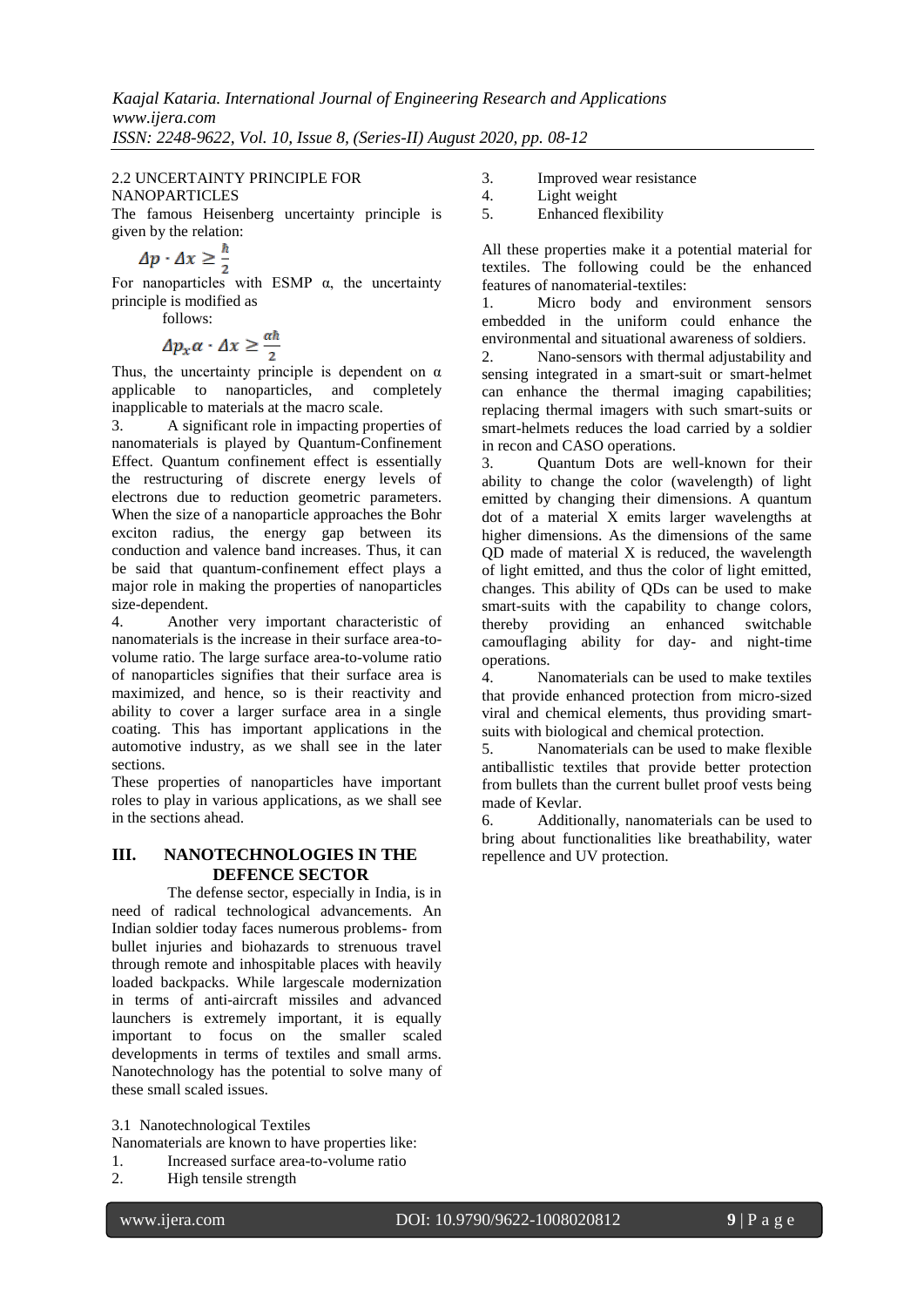*Kaajal Kataria. International Journal of Engineering Research and Applications www.ijera.com ISSN: 2248-9622, Vol. 10, Issue 8, (Series-II) August 2020, pp. 08-12*

| Properties of nano textiles                                              | <b>Nanomaterials</b>                                                                                                  |  |  |  |  |
|--------------------------------------------------------------------------|-----------------------------------------------------------------------------------------------------------------------|--|--|--|--|
| electro conductive/antistatic                                            | · Carbon black"<br>· Carbon nanotubes (CNT)<br>$\bullet$ Cu<br>· Polypyrrole<br>· Polyaniline                         |  |  |  |  |
| increased durability                                                     | $\bullet$ Al <sub>2</sub> O <sub>3</sub><br>$\bullet$ CNT<br>· Polybutylacrylate<br>$\bullet$ SiO <sub>2</sub><br>ZnO |  |  |  |  |
| antibacterial                                                            | Ag<br>· Chitosan<br>$\bullet$ SiO <sub>2</sub> (as matrix)<br>$\bullet$ T <sub>i</sub> O <sub>2</sub><br>2nO          |  |  |  |  |
| self-cleaning/<br>dirt and water repellent                               | · CNT<br>· Fluoroacrylate<br>• $SiO2$ (as matrix)<br>$\bullet$ T <sub>i</sub> O <sub>2</sub>                          |  |  |  |  |
| moisture-absorbing                                                       | $\bullet$ TiO <sub>2</sub>                                                                                            |  |  |  |  |
| improved staining/<br>reduced fade                                       | · Carbon black"<br>. Nanoporous hydrocarbon-nitrogen coating<br>$\bullet$ SiO <sub>2</sub> (as matrix)                |  |  |  |  |
| UV protection                                                            | $\bullet$ T <sub>i</sub> O <sub>2</sub><br>2nO                                                                        |  |  |  |  |
| fireproof                                                                | · CNT<br>· Boroxosiloxane<br>· Montmorillonite (Nano-clay)<br>$\bullet$ Sb <sub>3</sub> O <sub>2</sub>                |  |  |  |  |
| controlled release of active agents,<br>medicinal products or fragrances | · Montmorillonite (Nano-clay)<br>$\bullet$ SiO <sub>2</sub> (as matrix)                                               |  |  |  |  |
| Luminescence                                                             | · no information                                                                                                      |  |  |  |  |
| heat conductive/isolating                                                | · CNT                                                                                                                 |  |  |  |  |

**Fig 1:** Nanomaterials and associated properties

As can be seen from Fig 1, there are various nanomaterials that can be used in nano-textiles with enhanced and new functionalities. As a matter of fact, there are currently bullet proof vests being made which consist of Carbon Nanotubes, because the tensile strength of CNT is known to be  $\sim 100$ times that of steel!

In this report, we will only look at the fabrication of CNT for textiles that have enhanced functionality.

1.2 CNT-based Nano-Textiles: Properties and Fabrication

Carbon nanotubes can produce textiles with the following properties:

1. Fireproof behavior, making them suitable as bullet-proof and operational overalls.

2. Increased durability, which will improve the lifetime of overalls.

3. Water and dirt-repellence, which is necessary for hygiene and sanitation of soldiers, as they often spend months together in remote, potentially hazardous conditions.

4. Heat conductive and isolating materials to keep the fabrics breathable and comfortable with respect to seasonal and daily weather changes.

CNTs are fabricated by the following methods:

1. Electric arc discharge method: a DC electric charge is established between a pair of water-cooled graphite electrodes in an inert helium atmosphere at approximately 66.66 kilo pascal. The anode gets consumed and produces sublimated material that gets deposited onto the cathode and the surface walls.



**Fig 2:** Schematic representation of arc deposition method

2. Laser vaporization: a solid graphite target is mounted on a quartz tube and placed in a temperature-controlled oven. The target is then subjected to an incident single- or double-pulsed Nd:YAG laser. A carbon-based soot is obtained, along with well-graphitized MWNTs. This method can also be used to fabricate SWNTs by using graphite target doped with appropriate transition metal catalyst.



**Fig 3:** Schematic representation of laser vaporization method

3. Catalytic decomposition of hydrocarbons: often known as Chemical Vapor Deposition, or CVD, this technique has an upper hand over the other 2 methods in the sense that CVD allows continuous operations while laser-vaporization and arc methods are batch processes. Thus, CVD allows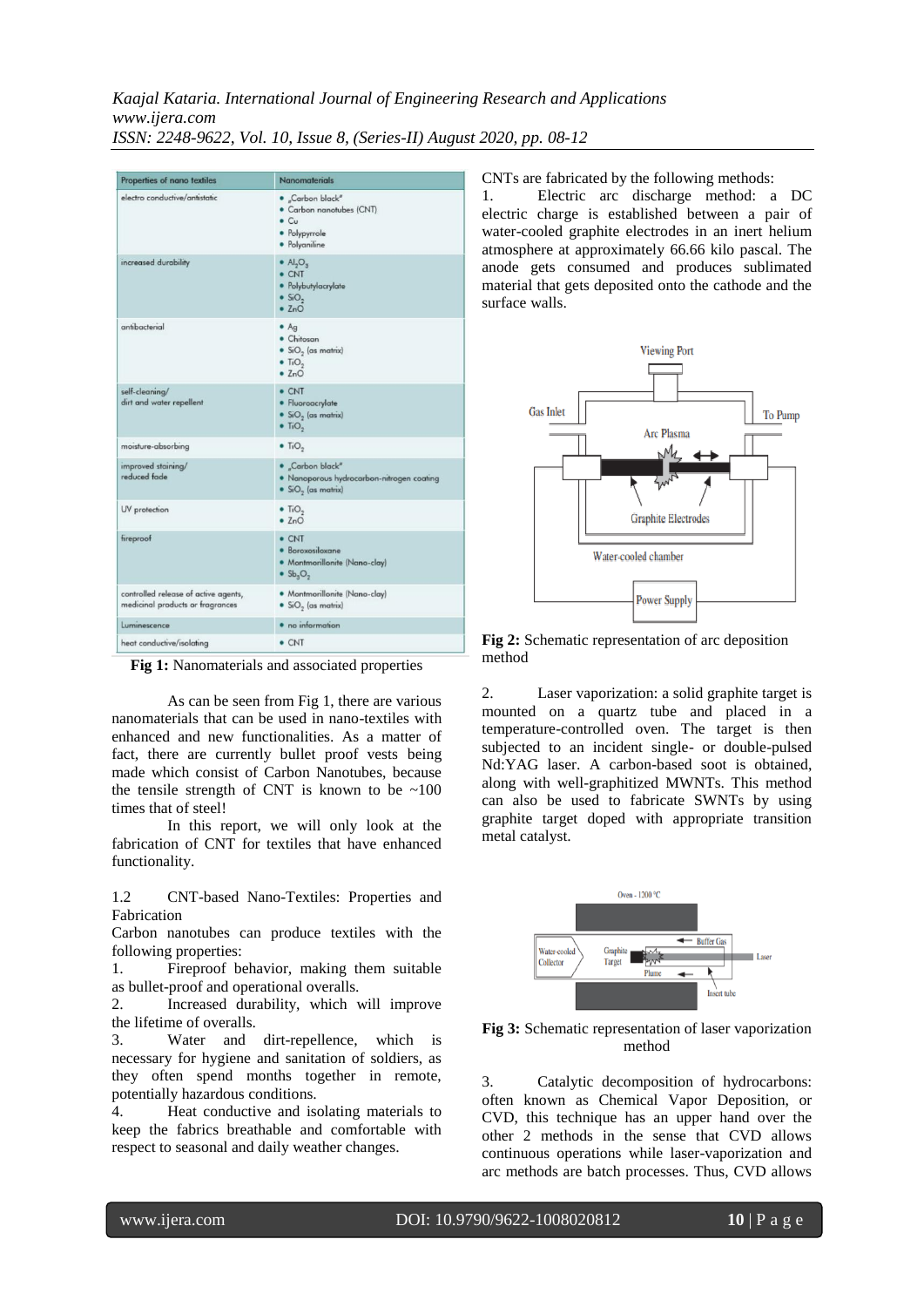faster production of CNTs. The basic procedure<br>involved in CVD is: involved in CVD is: Gas-phased hydrocarbons undergo pyrolysis to obtain carbon molecules in vapor phase. These carbon-rich vapors are transported to a substrate onto which the layer needs to be deposited. Finally, either by mechanical or chemical means, the vapor is condensed such that it gets deposited on the substrate.

# Fabricating CNT-Fibers (CNTF)



**Fig 4:** (a) shows wet spinning method of fabrication; (b) shows direct spinning method of fabrication.

1. Wet Spinning: the synthesized CNT is left in the reactor for an extended period to obtain vertically aligned nanotubes in an aerogel web. It is then purified and dispersed; following this, it is wetspun. Thus, wet-spun CNT fibers are obtained.

2. Direct Spinning: the process of spinning occurs in the reactor that produces CNT. The directly spun CNT fibers are not aligned and need to be coagulated and densified.

CNT and CNT nanocomposite-containing textiles provide greater functionalities and are suitable for the rugged military conditions.

# **IV. NANOTECHNOLOGIES IN AUTOMOTIVE SECTOR**

Nanotechnologies have already had great impact on battery and fuel cell functions of automobiles. In this report, we will focus on the application of nanomaterials for developing coatings and paints that provide self-cleaning, waterrepellence, dust-resistance, corrosion resistance and potentially even scratch resistance. The corrosion resistant property of nano-coatings will particularly have advantageous impacts for ships and marine equipment.

#### 4.1 Micro Arc Oxidation (MAO) Coatings

MAO is a method used for producing ceramic coatings on surfaces of certain metals and alloys like aluminum, magnesium, titanium, zirconium and beryllium. It is essentially a surface treatment method based on the anodizing electrochemical reactions that occur on the surface of a metallic surface.

The part to be coated, referred to as the target, is immersed in a base electrolyte. This target is electrically connected to act as an electrode. The base electrolyte consists the substances required to form the ceramic coating. The wall of the bath, or another inert material like stainless steel, acts as the other electrode. Potentials of over 200 V are applied between the 2 electrodes. It leads to the decomposition and deposition of the coating material from the electrolyte to the target.

Adding specific nanomaterials in the base electrolyte have greater impact on the properties of the coating, resulting in superior wear and corrosion resistance. The following experimental example of MAO-Al₂ O₃ coating carried out by Çağatay Demirbaşa , Aysun Aydaya [2] demonstrates the impact of nano- $Al<sub>2</sub> O<sub>3</sub>$  additives in the MAO-base electrolyte.



**Fig 5:** (a) Friction Coefficient of MAO-Na vs MAO- $Al<sub>2</sub> O<sub>3</sub>$ ; (b) Wear Rate of MAO-Na vs MAO- $Al<sub>2</sub> O<sub>3</sub>$ 

As is seen from the graphs, the coating with nano- $Al<sub>2</sub> O<sub>3</sub>$  had superior wear and friction properties.

| Sample codes               | Electrolyte components $(g1)$                                                         | Nano-<br>AI <sub>1</sub> O <sub>2</sub> (g/l) | Nano-<br>$TiO_q(qI)$ | Electrolyte<br>(pH) | Electrolyte<br>conductivity<br>(ms/cm) | Micro<br>Hardness<br>$(HV_{01})$ |
|----------------------------|---------------------------------------------------------------------------------------|-----------------------------------------------|----------------------|---------------------|----------------------------------------|----------------------------------|
| Non Additive<br>$(MAO-Na)$ | $(8,75)$ Na SiO $/(1,25)$ NaOH $/(0,6)$ Na B O                                        | ٠                                             | ٠                    | $12 \pm 0.1$        | 11.5                                   | $520 \pm 10$                     |
| MAO-TiO.                   | $(8,75)$ Na, SiO <sub>2</sub> $(1,25)$ NaOH $(0,6)$ Na, B <sub>1</sub> O <sub>2</sub> | ٠                                             | (3.75)               | $12.3 \pm 0.1$      | 14                                     | 580±10                           |
| MAO-Al.O.                  | $(8.75)$ Na, SiO, $(1,25)$ NaOH $/(0.6)$ Na, B, O,                                    | (3.75)                                        | $\blacksquare$       | $12.3 \pm 0.1$      | 14                                     | $635 \pm 10$                     |

**Table 1:** MAO constituents and their micro hardness value

 $MAO-Al<sub>2</sub> O<sub>3</sub>$  coating shows better micro hardness than normal MAO coatings.

4.2 Fabrication of Nano-Al<sub>2</sub>  $O_3$ 

The methods of obtaining  $Al<sub>2</sub> O<sub>3</sub>$  at nano scale include:

1. Grinding alumina particles of nanodimensions (10-50 nm) by planetary ball milling with milling particles of size less than 0.1 μm.

2. Decomposing fresh chemically obtained AlOOH or  $Al(OH)_3$  by rapidly achieving the